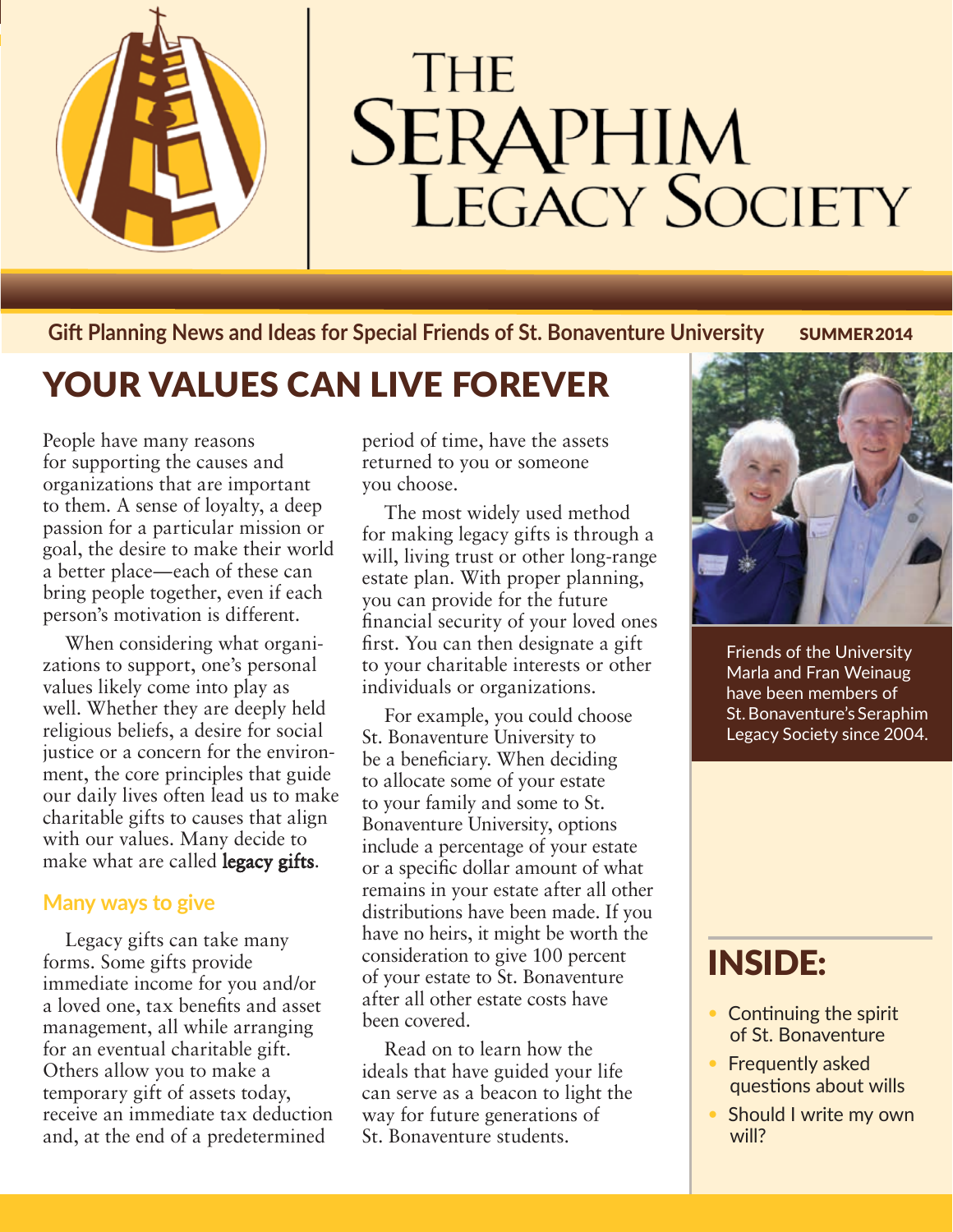## CONTINUING THE SPIRIT OF ST. BONAVENTURE

Dr. Robert J. Buckla has many fond memories of his days at St. Bonaventure—attending epic Bonnie basketball games in the Reilly Center, working at the school's award-winning radio station and hanging out with friends on 4th Dev West and in the Skeller. One of his most vivid memories, however, centers around his last morning on campus.

"On the day we graduated, the University allowed us to stay one last night," Rob recalls. "The morning after a night of celebration in Allegany, a group of us rode in a car back to Binghamton. It was very quiet in that car. There was a quiet sadness all around. We



1984 classmates John Huggard (left) and Steve Halter join Dr. Robert J. Buckla as he is honored with St. Bonaventure University's Alumnus of the Year Award during Reunion Weekend 2014.

were leaving the place that had become home. We wondered if we would ever have an experience like those four years ever again."

While Rob's class of 1984 is a tight-knit group (as he states, "I have only one brother through blood, but many brothers and sisters through my St. Bonaventure connection"), he has found his class is not alone in feeling a special bond to one another and their alma mater. "As I have volunteered for the University and Mt. Irenaeus and met other alumni, both older and younger, it is encouraging to find that the genuine warmth and closeness remains the same through the years."

Rob grew up in Endicott, New York, where his father worked in an IBM factory. Both of his grandfathers were coal miners in Northeast Pennsylvania. "My grandparents had the equivalent of an 8th grade education, and my

parents graduated from high school but didn't have opportunities to attend college," Rob explains. "I was a typical first generation college student, and the Franciscan education was perfect for me. Thanks to the confidence and superb education I gained at St. Bonaventure, I went on to earn my master's and doctorate in education from Vanderbilt."

Today this former Bona Journalism/Mass Communication major works in advancement for another Franciscan educational institution in Milwaukee, Cardinal Stritch University. "The values and standards that were instilled in me at St. Bonaventure are those by

which I live my life today," Rob says. "My working at a Franciscan institution is another way for me to perpetuate the legacy of St. Bonaventure."

Rob has also decided to perpetuate his connection to St. Bonaventure in another important way. "I have designated a gift to the University in my estate plans," he notes. "I don't know what my life would have been like without St. Bonaventure. I could never repay the University for the experience I had and the lifelong friends I've made, but with my gift I hope to make sure others can have the same opportunities—particularly first generation college students like myself.

"St. Bonaventure is more than beautiful real estate: it's a spirit. I hope others who have a warm spot in their heart for St. Bonaventure will also consider making a gift as part of their legacy."

### WHAT A WILL CAN DO

Your will can do much more than distribute property. With a will you can also:

- Designate who you want to care for your children if they are still minors
- Provide for management of property after your lifetime
- Waive requirements for filing complex accountings and other reports
- Make provisions for a charitable institution you care about, such as St. Bonaventure

2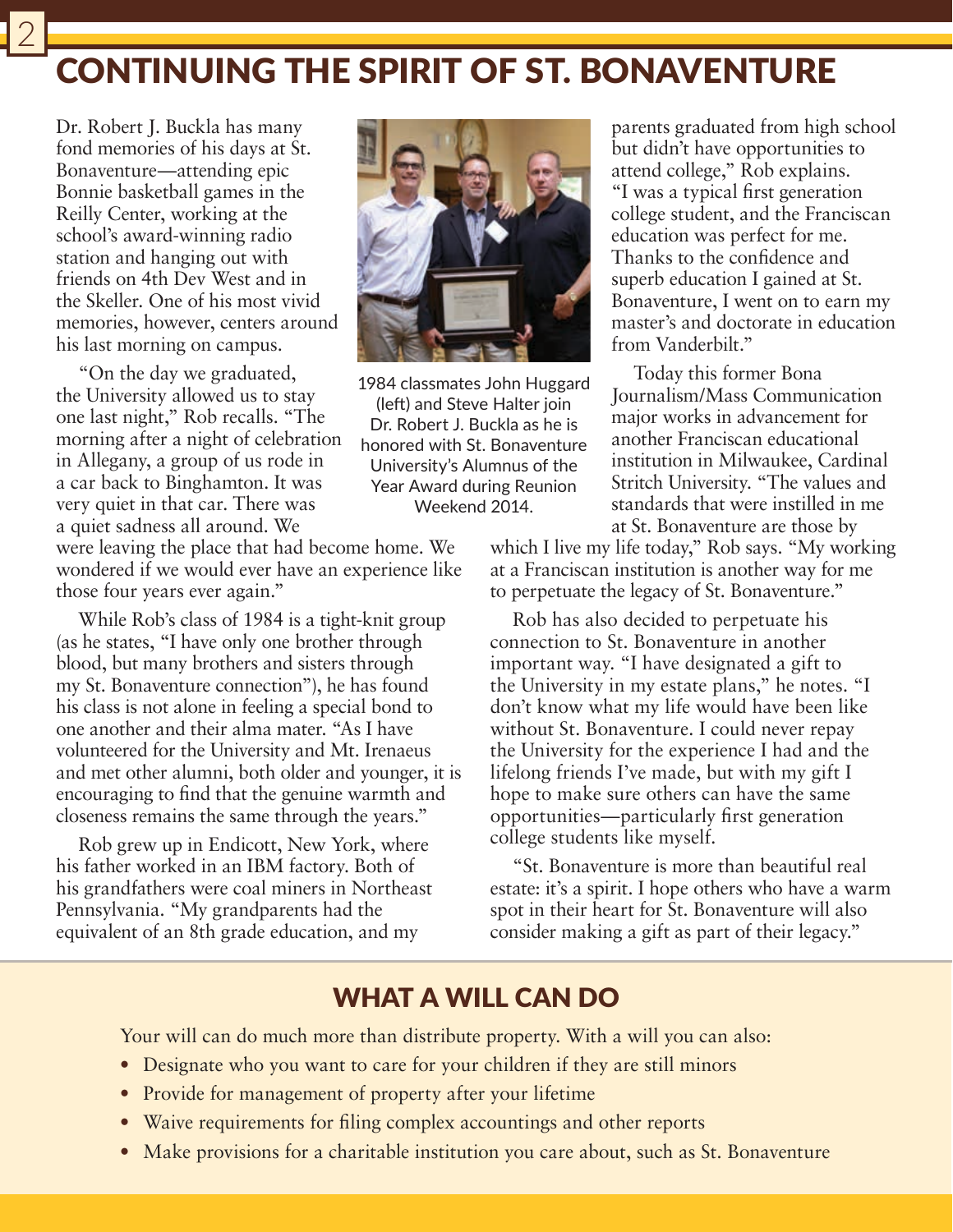## FREQUENTLY ASKED QUESTIONS ABOUT WILLS

#### Q. My will was written years ago. Is it still valid?

A. It is likely still valid. However, your will should be reviewed periodically and updated to reflect changes in your life: marriages, births, financial gains or losses, a relocation to another state and your personal goals. Tax law changes may also prompt a review of your plans.

Minor changes can be accomplished with a codicil to an existing will. More substantial changes may require the drafting of a new will. Always consult your attorney when considering any revision—big or small.

#### Q. Do both spouses need wills?

A. Yes. Spouses share the same need for making wills, even if much of their property is held jointly.

#### Q. What is the best way to include a charity in my will?

A. There are a number of ways to make a bequest through your estate plans:

• All or a portion of the residue: You can provide a gift to St. Bonaventure to be made from what is left after all other gifts to loved ones have been fulfilled.

3

- A specific amount: You designate a particular amount to be transferred to St. Bonaventure.
- A percentage: A percentage of your estate can be designated for use by St. Bonaventure, ensuring your gifts remain in proportion to your other bequests.

#### **Leaving a legacy**

Many of our generous supporters have included St. Bonaventure in their legacies. Their gifts ensure our University will continue to inspire students for generations to come. We are pleased to be "last in line" after you fulfill other commitments to your loved ones in your plans.

## KEEP IN MIND

As you consider your estate plans and charitable gifts, don't forget about assets like life insurance, retirement plans and even bank or brokerage accounts.

Should you wish to update your beneficiary designation, consider naming your charity of choice, such as St. Bonaventure University.

Gifts like these do not require a visit to your attorney. They are as simple as completing a Change of Beneficiary form from your plan provider or Payment on Death form from your financial institution.



Don Gracyalny, '59, shares a smile during the Devereux Giving Societies and Seraphim Legacy Society Leadership Breakfast in June.

The purpose of this publication is to provide general gift, estate, and financial planning information. It is not intended as legal, accounting or other professional advice. For assistance in planning charitable gifts with other implications, the services of appropriate advisors should be obtained. Consult an attorney for advice if your plans require revision of a will or other legal document. Tax deductions vary based on applicable federal<br> discount rates, which can change on a monthly basis. Some opportunities may not be available in all states. ©MMXIV RFSCO, Inc. All Rights Reserved.